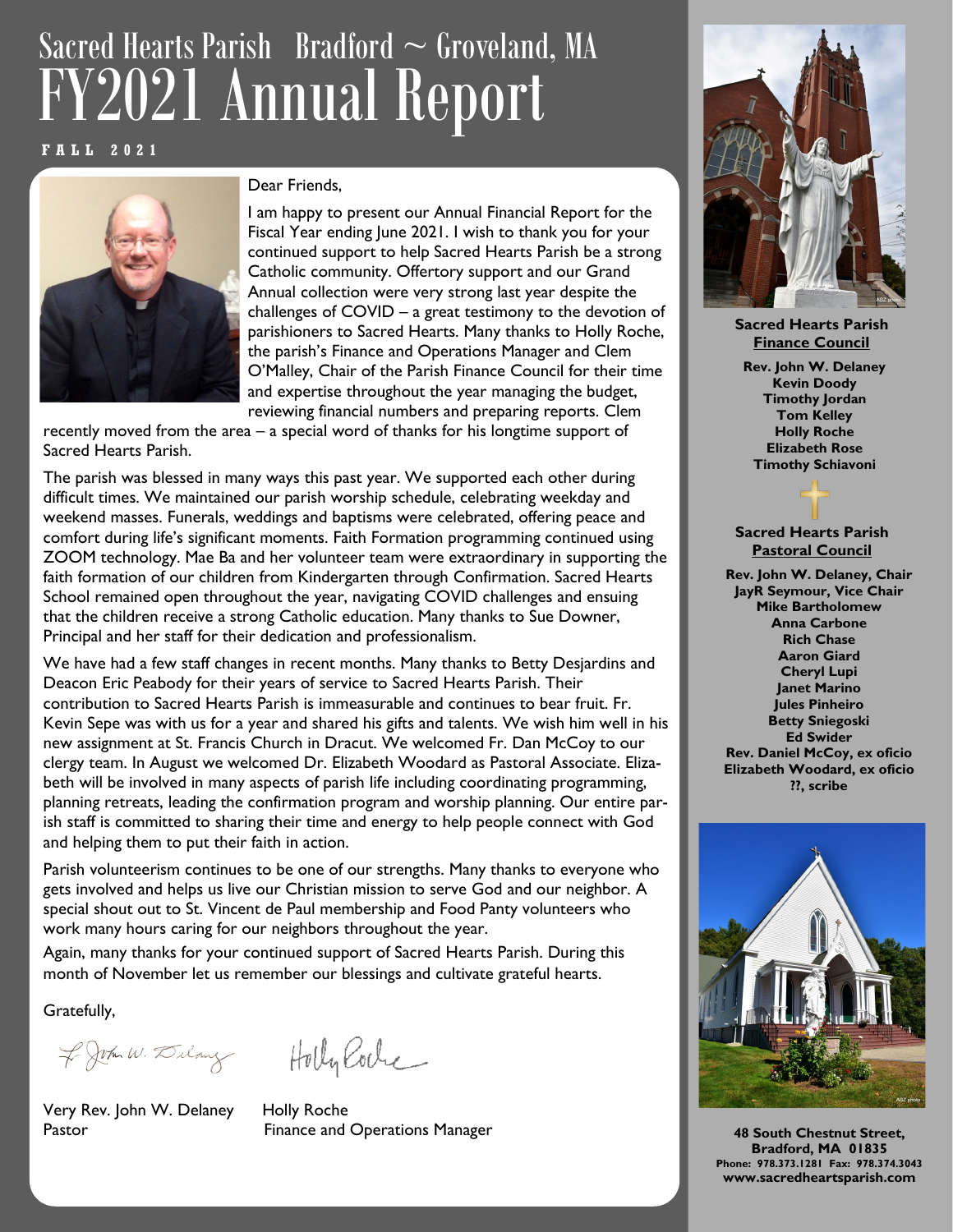

# FY2021 Annual Report **F A L L 2 0 2 1**  $Sacred$  Hearts Parish Bradford  $\sim$  Groveland, MA

### Parish Financial Report  $\sim$  Fiscal Year 2021

### **Overview**

The Net Operating Income for Fiscal Year 2021 was \$41,937, as presented in this Parish Financial Report, which presents the various sources of income and expenses in Fiscal Year 2021 compared to budget. Due to the impact of COVID-19 on our parish operations we had savings in most areas of expenses. For the eighth consecutive year, the parish experienced an increase in its Grand Annual Collection, and we are pleased to report that we only experienced a minor decease in our Offertories (Weekly Offertory and Building and Maintenance) of 2% below our \$555,000 goal. Our On-Line Giving Program continues to grow and had annual donations exceeding \$140,000 representing over 350 active givers.

Thanks to your generosity in last year's Grand Annual Collection and continued financial support, at Sacred Hearts Church we purchased live streaming equipment that continues to be invaluable, repaired the front stairs and removed the oil tanks in the church basement. At St. Patrick Church we repaired the roof and resolved some fire alarm issues. We purchased new signs for both churches and your support helped fund PPE to ensure safety to all of our parishioners.

Thank you again for your continued support of Sacred Hearts Parish!

|                                    | <b>Actual</b> | <b>Budget</b> | <b>Increase</b> | <b>Budget</b>  |                                                         |                               |
|------------------------------------|---------------|---------------|-----------------|----------------|---------------------------------------------------------|-------------------------------|
|                                    | FY 2021       | FY 2021       | (Decrease)      | <b>FY 2022</b> | Other Income,                                           | Offertories,                  |
| <b>Operating Income</b>            |               |               |                 |                | Religious<br>\$128,269                                  | \$539,368                     |
| <b>Offertories</b>                 | \$539,368     | \$555,000     | ( \$15,632)     | \$565,000      | Education,                                              |                               |
| <b>Grand Annual Collection</b>     | \$121,578     | \$95,000      | \$26,578        | \$120,000      | Sacramental \$24,445                                    |                               |
| Sacramental Offerings              | \$44,630      | \$57,000      | (\$12,370)      | \$57,000       | Offerings,                                              |                               |
| <b>Religious Education</b>         | \$24,445      | \$25,000      | (S555)          | \$35,000       | \$44,630                                                |                               |
| Other Income                       | \$128,269     | \$126,200     | \$2,069         | \$126,200      |                                                         |                               |
| <b>Total Income</b>                | \$858,290     | \$858,200     | \$90            | \$903,200      |                                                         |                               |
| <b>Operating Expense</b>           |               |               |                 |                |                                                         |                               |
| <b>Central Ministry Tithe</b>      | \$35,675      | \$33,849      | \$1,826         | \$35,220       |                                                         |                               |
| <b>Compensation and Benefits</b>   | \$499,183     | \$532,477     | ( \$33, 294)    | \$544,862      | <b>Grand Annual</b>                                     |                               |
| Administration                     | \$42,295      | \$65,125      | (\$22,830)      | \$64,545       | Collection,                                             |                               |
| <b>Facilities</b>                  | \$124,749     | \$141,505     | (\$16,756)      | \$139,805      | \$121,578                                               | <b>Parish Income</b>          |
| Pastoral                           | \$23,814      | \$27,000      | ( \$3, 186)     | \$27,125       |                                                         |                               |
| Outreach                           | \$6,500       | \$8,000       | ( \$1,500)      | \$8,000        | School<br>Other Income<br>Outreach,                     | Central                       |
| School Subsidy                     | \$26,000      | \$26,000      | \$0             | \$26,000       | Subsidy,<br>Expense,<br>\$6,500<br>\$26,000<br>\$58,137 | Ministry Tithe,<br>\$35,675   |
| Other Income Expense               | \$58,137      | \$39,510      | \$18,627        | \$50,300       | Pastoral,                                               |                               |
| <b>Subtotal Expenses</b>           | \$816,353     | \$873,466     | ( \$57, 113)    | \$895,857      | \$23,814                                                | Compensation<br>and Benefits, |
| <b>Net Operating Income</b>        | \$41,937      | (\$15,266)    | \$57,203        | \$7,343        | Facilities,                                             | \$499,183                     |
| <b>Non-Operating Income</b>        |               |               |                 |                | \$124,749                                               |                               |
| Market Gain/Loss on Investments    | 685.195       |               |                 |                |                                                         |                               |
| <b>Debt Forgiveness</b>            | 112,092       |               |                 |                |                                                         |                               |
| <b>Total Non-Operating Income</b>  | \$797,287     |               |                 |                |                                                         |                               |
| <b>Non-Operating Expense</b>       |               |               |                 |                | Administration                                          |                               |
| Tranfers to related entity         | ( \$26,000)   |               |                 |                |                                                         | <b>Parish Expenses</b>        |
| Acquisition Furniture / Equipment  | (S10.870)     |               |                 |                |                                                         |                               |
| Improvements Site /Buildings       | ( \$45,443)   |               |                 |                | <b>Cash, Cash Equivalents and Investments</b>           |                               |
| <b>Total Non-Operating Income</b>  | ( \$82, 313)  |               |                 |                | Parish Operations                                       | \$11,956                      |
| <b>NON-OPERATING INCOME (LOSS)</b> | \$714,974     |               |                 |                |                                                         |                               |
| <b>NET INCOME (Gain/Loss)</b>      | \$756,911     |               |                 |                | <b>Restricted Funds</b>                                 | \$22,951                      |
|                                    |               |               |                 |                | <b>Short Term Investments</b>                           | \$195,641                     |
|                                    |               |               |                 |                | Long Term Investments                                   | \$2,992,010                   |
| Sacred Hearts Parish               |               |               |                 |                | <b>Catholic Parishes Raffle</b>                         | \$994                         |
|                                    |               |               |                 |                |                                                         | \$3,223,552                   |